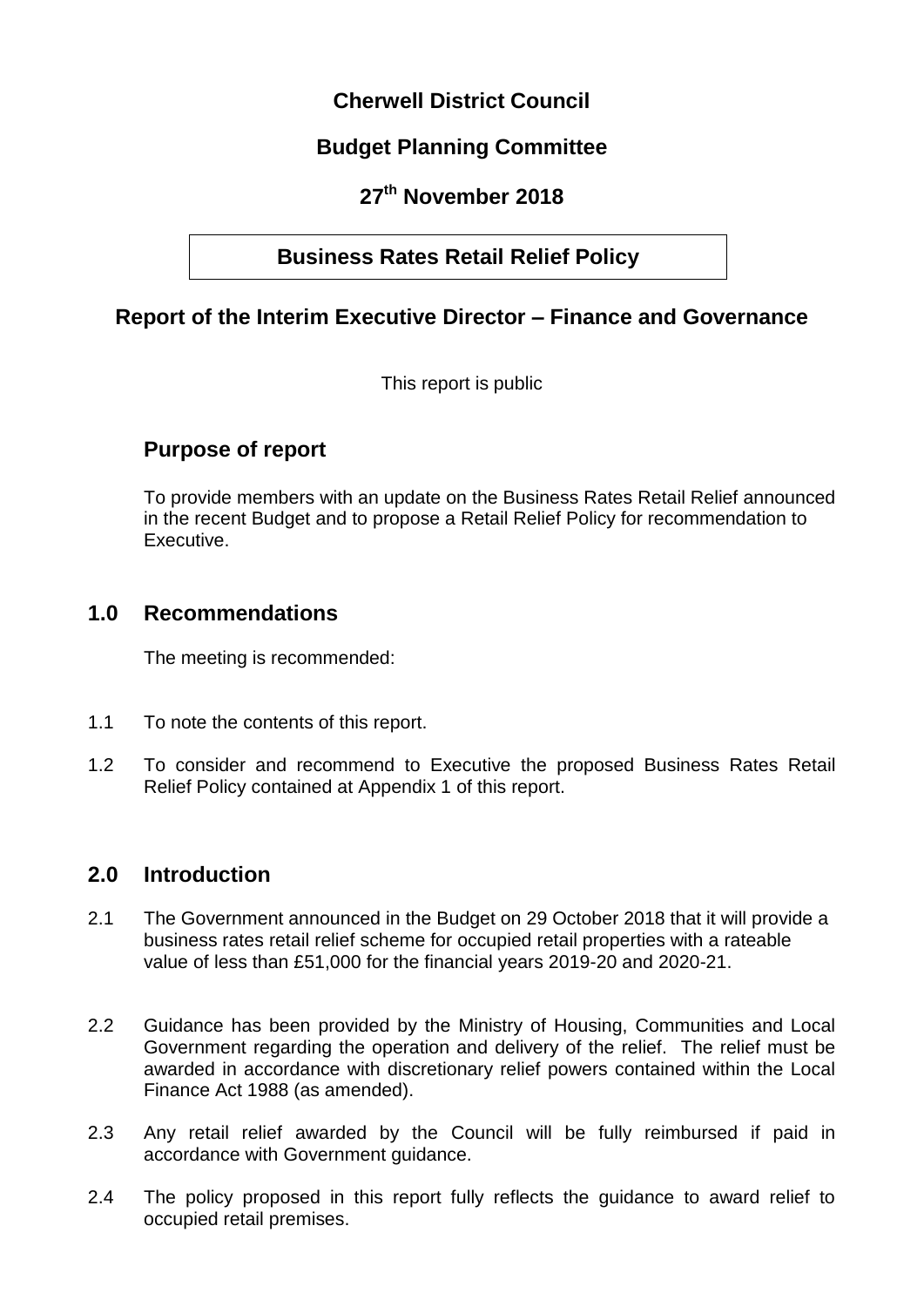# **3.0 Report Details**

- 3.1 The Government announced in the Budget on 29 October 2018 that it will provide a business rates retail relief scheme for 'occupied retail' properties with a rateable value of less than £51,000 in each of the years 2019-20 and 2020-21.
- 3.2 As this is a measure for 2019-20 and 2020-2021 only, the Government is not changing the legislation around the reliefs available to properties. Instead the Government will, providing Councils follow the eligibility criteria set out in its guidance; reimburse local authorities that use their discretionary relief powers (using a grant under Section 31 of the Local Government Act 2003). The Government expects local government to grant relief to qualifying ratepayers.
- 3.3 The Council currently makes awards in accordance with Section 47 of the Local Government Finance Act 1988 (as amended) to grant relief. In order to adopt the "retail relief" scheme members will be required to adopt a local scheme and decide in each individual case when to grant "retail relief".

#### **Discretionary Retail Rate Relief Policy**

- 3.4 The business rates retail relief policy for the Council will award relief to occupied retail properties with a rateable value of less than £51,000 in each of the years 2019-20 and 2020-21. The value of relief applied shall be one third of the bill and must be applied after mandatory reliefs and other discretionary reliefs funded by Section 31 grants have been applied.
- 3.5 Properties that will benefit from the relief will be occupied hereditaments with a rateable value of less than £51,000, that are wholly or mainly being used as shops, restaurants, cafes and drinking establishments.
- 3.6 Local authorities have been asked to provide an estimate of their likely total cost for providing the relief in their National Non-Domestic Rates Return (NNDR1).
- 3.7 We consider shops, restaurants, cafes and drinking establishments to mean:
	- **Hereditaments that are being used for the sale of goods to visiting members of the public:**
	- Shops (such as: florists, bakers, butchers, grocers, greengrocers, jewellers, stationers, off licences, chemists, newsagents, hardware stores, supermarkets, etc)
	- Charity shops
	- Opticians
	- Post offices
	- Furnishing shops/ display rooms (such as: carpet shops, double glazing, garage doors)
	- Car/ caravan show rooms
	- Second hand car lots
	- **Markets**
	- Petrol stations
	- Garden centres
	- Art galleries (where art is for sale/hire)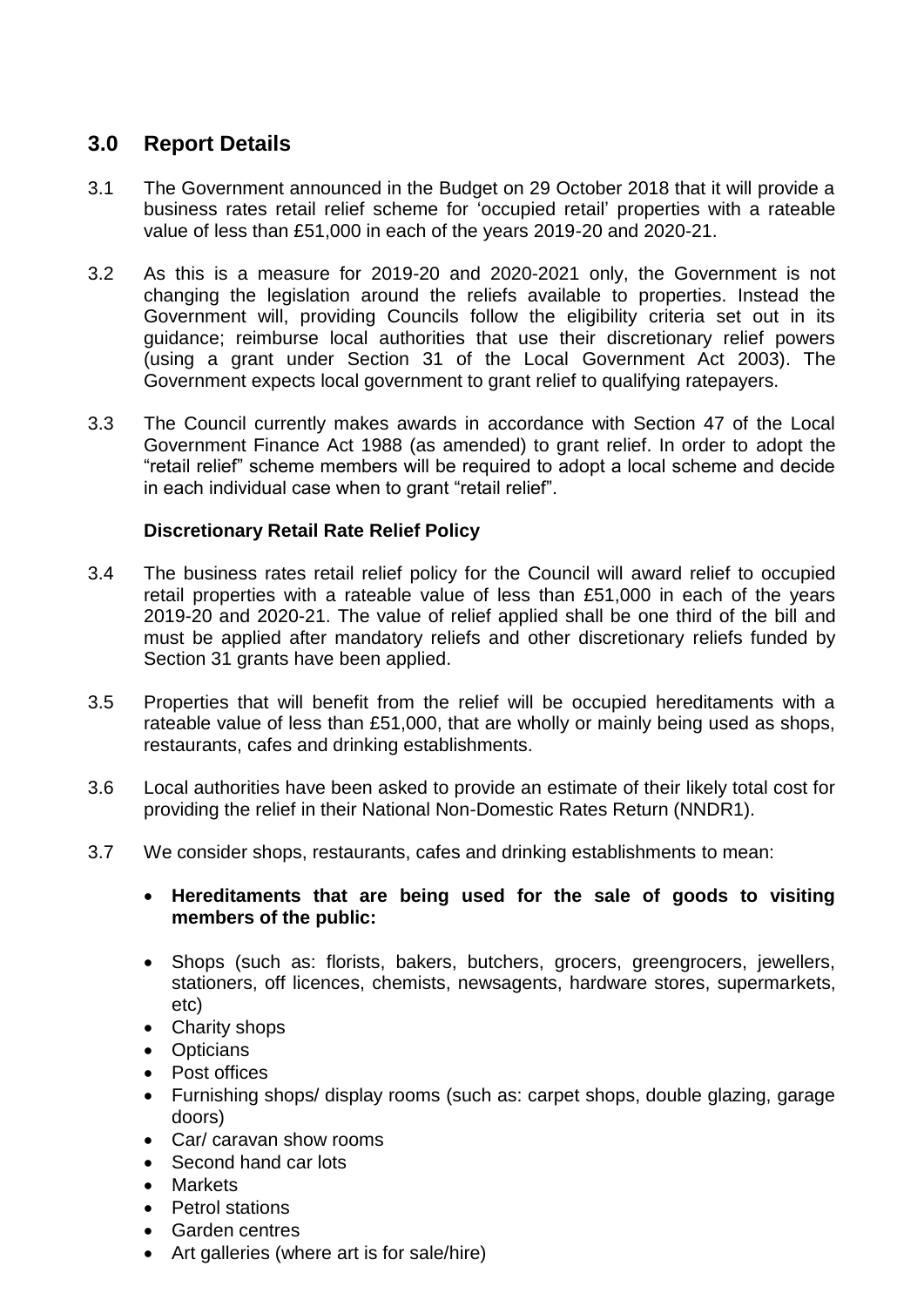- **Hereditaments that are being used for the provision of the following services to visiting members of the public:**
- Hair and beauty services (such as: hair dressers, nail bars, beauty salons, tanning shops, etc)
- Shoe repairs/ key cutting
- Travel agents
- Ticket offices e.g. for theatre
- Dry cleaners
- Launderettes
- PC/ TV/ domestic appliance repair
- Funeral directors
- Photo processing
- Tool hire
- Car hire

OR

 **Hereditaments that are being used for the sale of food and/ or drink to visiting members of the public:** 

- Restaurants
- Takeaways
- Sandwich shops
- Coffee shops
- Pubs
- Bars
- 3.8 To qualify for the relief the hereditament should be wholly or mainly being used as a shop, restaurant, cafe or drinking establishment. In a similar way to other reliefs (such as charity relief), this is a test on use rather than occupation. Therefore, hereditaments which are occupied but not wholly or mainly used for the qualifying purpose will not qualify for the relief.
- 3.9 The Council can determine whether particular properties (hereditaments) not listed are broadly similar in nature to those above and, if so, to consider them eligible for the relief. Conversely, properties that are not broadly similar in nature to those listed above will not be eligible for relief.
- 3.10 In accordance with the Government's guidance on awarding Retail Rate Relief the Council considers the following not to be "retail premises" and they will not be eligible for relief under the scheme:
	- **Hereditaments that are being used for the provision of the following services to visiting members of the public:**
	- Financial services (e.g. banks, building societies, cash points, bureaux de change, payday lenders, betting shops, pawn brokers)
	- Other services (e.g. estate agents, letting agents, employment agencies)
	- Medical services (e.g. vets, dentists, doctors, osteopaths, chiropractors)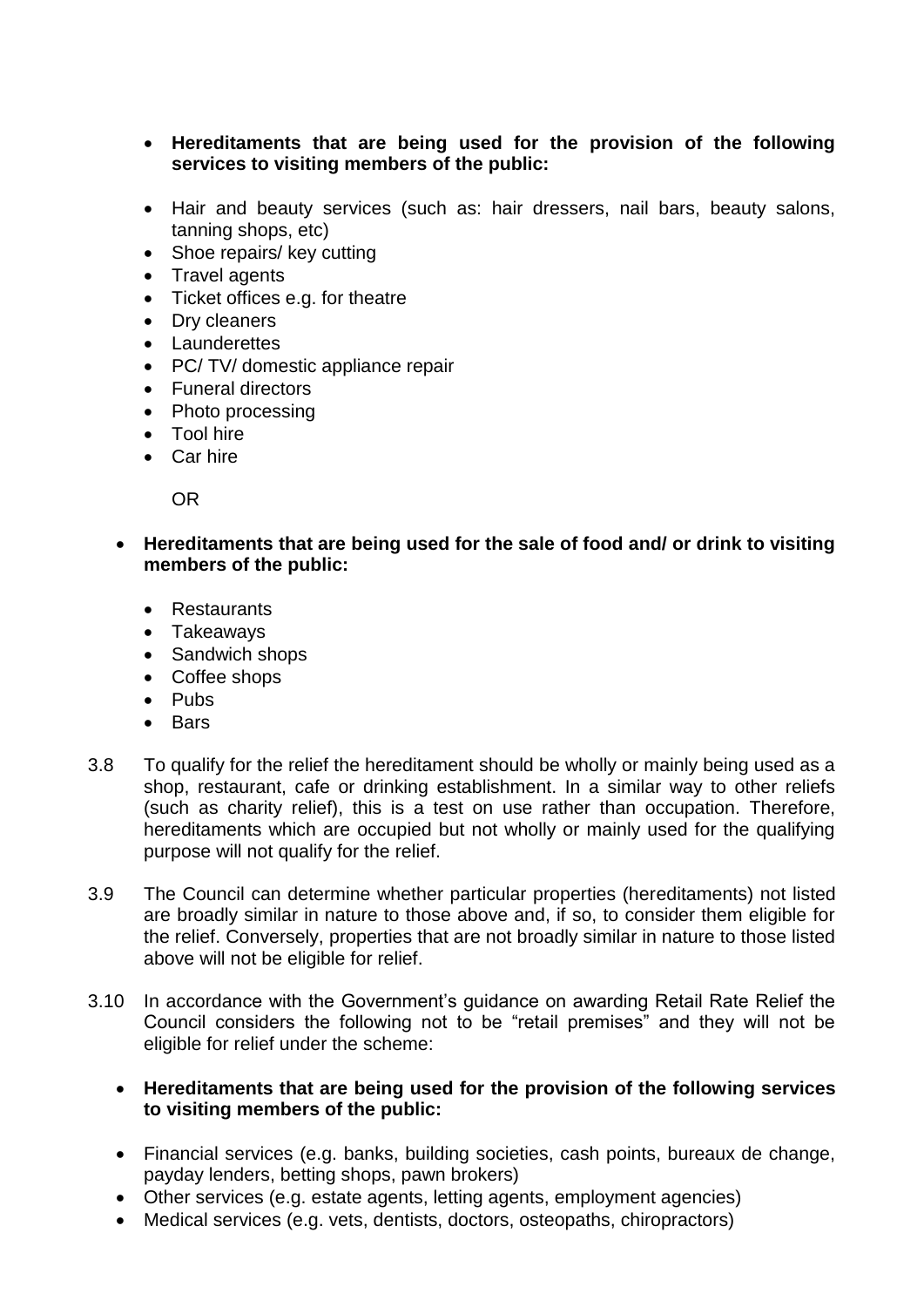- Professional services (e.g. solicitors, accountants, insurance agents/ financial advisers, tutors)
- Post office sorting offices

#### **Hereditaments that are not reasonably accessible to visiting members of the public**

- 3.11 The relief will be calculated in the same way as business rate charges and will be apportioned accordingly where the occupation, other reliefs or rateable value of a premises changes.
- 3.12 State Aid (De Minimis Regulations) will apply when granting this and any other relief and ratepayers may be required to complete a declaration.

## **4.0 Conclusion and Reasons for Recommendations**

4.1 Members are asked to consider the contents of this report and recommend to Executive proposed Business Rates Retail Relief Policy.

## **5.0 Consultation**

None

## **6.0 Alternative Options and Reasons for Rejection**

6.1 The following alternative options have been identified and rejected for the reasons as set out below.

Option 1: Members could agree not to determine a Business Rates Retail Relief Policy, but this would mean the Council is not complying with Central Government guidance and would be to the detriment of ratepayers in the district.

## **7.0 Implications**

#### **Financial and Resource Implications**

7.1 In awarding the "retail relief" in accordance with the guidance the Council will be able to be fully reimbursed through the NNDR claim process.

Comments checked by: Kelly Watson Assistant Director Finance and Procurement 01295 221638 Kelly.Watson@cherwellandsouthnorthants.gov.uk

#### **Legal Implications**

7.2 The primary legal implications for the Council are outlined in the main body of the report. The guidance advises that Councillors should consider the awarding of